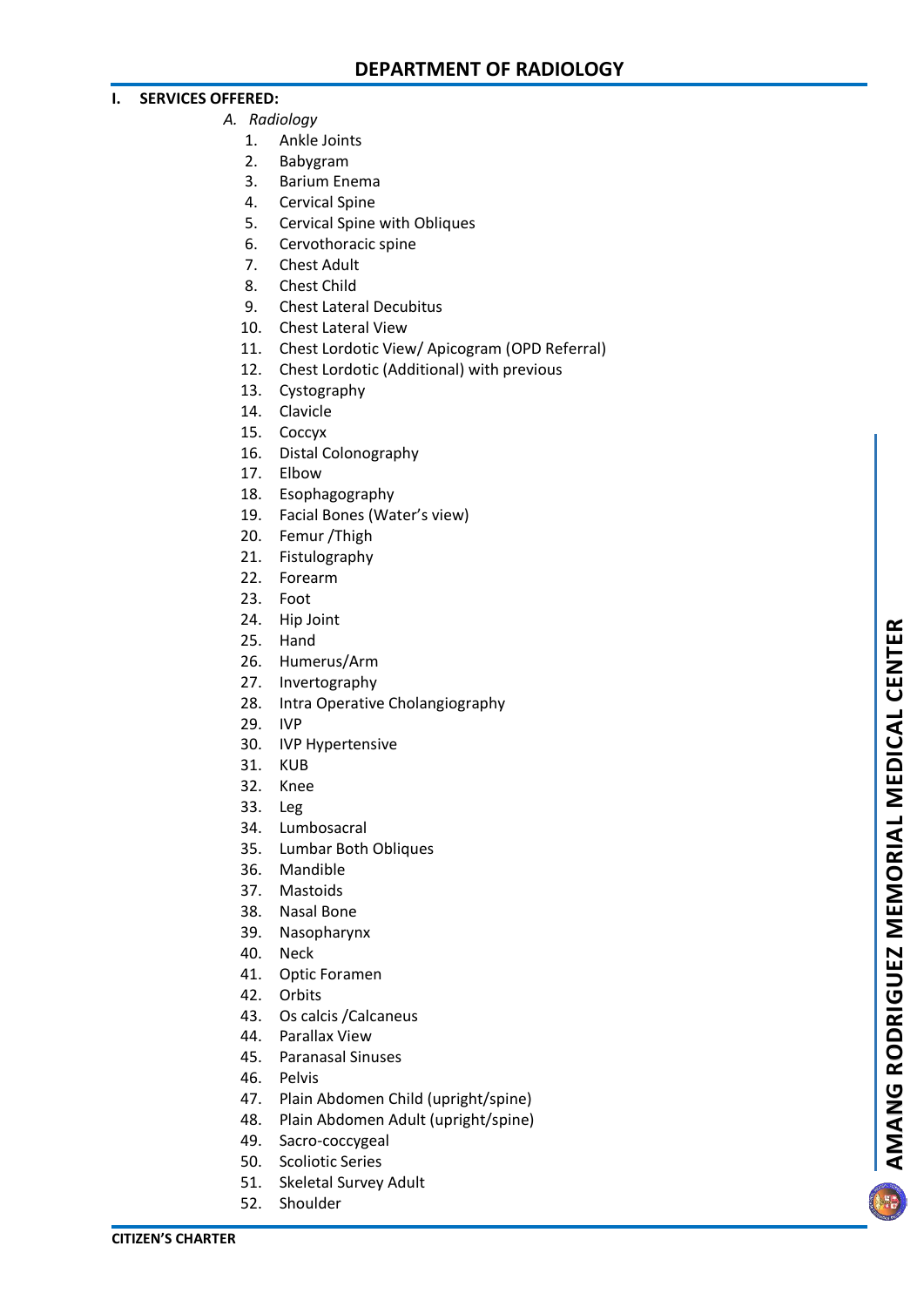- 53. Skeletal Survey Child
- 54. Shoulder Bilateral
- 55. Scapula
- 56. Sella Turcica
- 57. Skull Adult
- 58. Skull Child
- 59. Sialography
- 60. Small Intestine Series
- 61. Sternum
- 62. Submandibular
- 63. T -Tube Cholangiography
- 64. TMJ
- 65. Thoracolumbar
- 66. Thoracolumbar Obliques
- 67. Thoracic Cage
- 68. Thoracic Cage both obliques
- 69. Towne's view
- 70. Ureterography
- 71. Urethrography
- 72. UGIS
- 73. Voiding Cystography
- 74. Whole Spine
- 75. Wrist Joint
- 76. SMV (Zygoma)

## *A. Ultrasound Section Procedures Ultrasound Studies:*

- 1. Abdominal
- 2. Upper Abdomen (HBT, Pancreas, Spleen)
- 3. HBT (Liver, Gall Bladder, Biliary Tree)
- 4. Liver (Single Organ)
- 5. Pancreas (Single Organ)
- 6. Spleen (Single Organ)
- 7. Kidney (Single Organ)
- 8. KUB
- 9. Lower Abdomen (KUB, Prostate, Inguinal)
- 10. Urinary Bladder
- 11. Pelvic
- 12. Chest/Lung
- 13. Cranial
- 14. Thyroid /Neck
- 15. KUB -Prostate
- 16. Soft Tissue
- 17. Scrotum/Prostate
- 18. Inguino -Scrotal
- 19. Transrectal
- 20. Breast

## *Ultrasound Guided Procedures:*

- 1. Ultrasound Guided Cyst Aspiration
- *2.* Ultrasound Guided Biopsy
- *3.* Nephrostomy
- *4.* Paracentesis
- *5.* Thoracic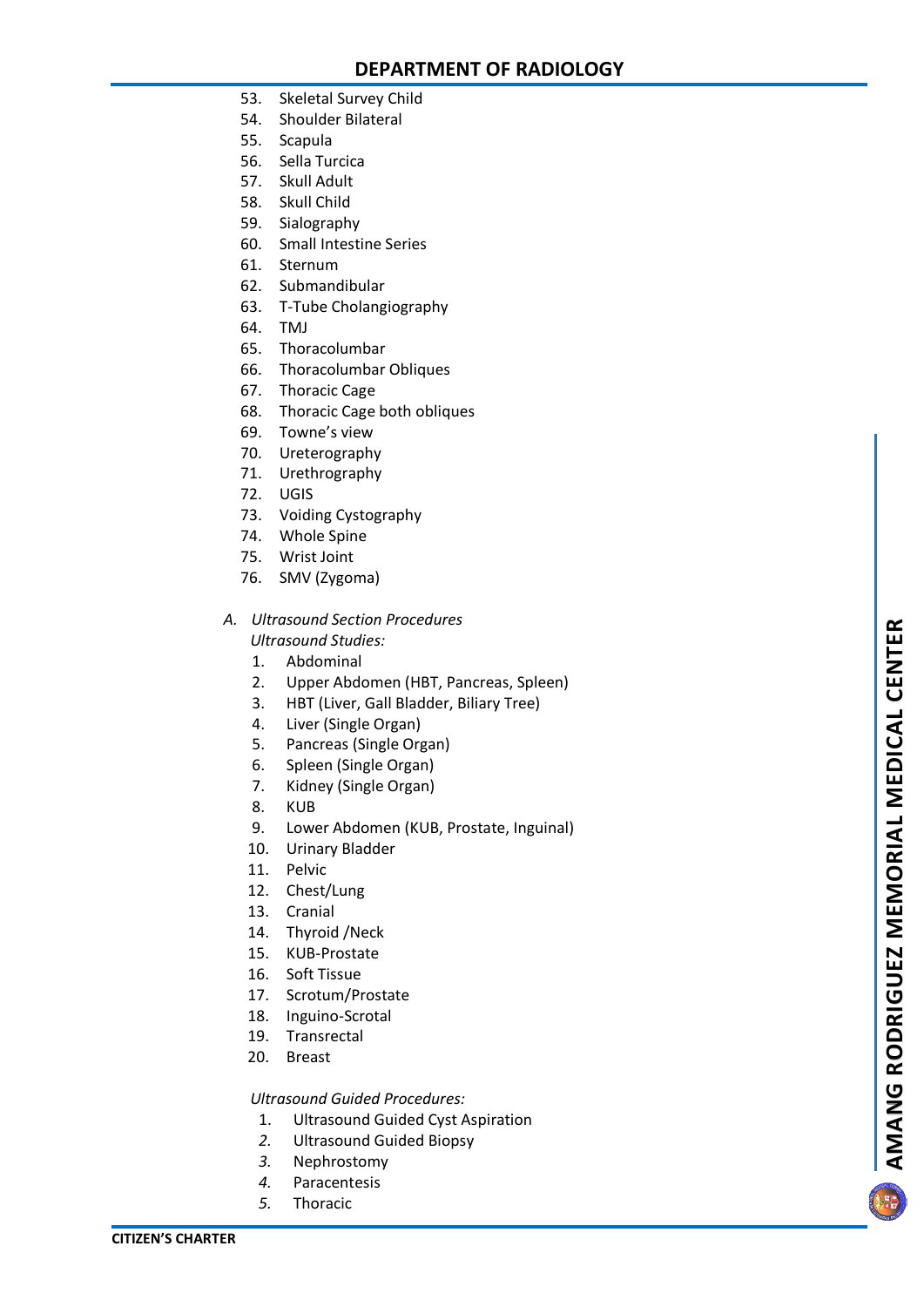- *6.* Whole Abdomen
- *7.* TVS
- *8.* TAS
- $B.$ -Scan Section Procedure

|     | <b>CT-Scan Section Procedure</b> |               |
|-----|----------------------------------|---------------|
| 1.  | Head/Skull                       | with contrast |
| 2.  | Sella                            | with contrast |
| 3.  | Head with facial cuts            | with contrast |
| 4.  | <b>PNS</b>                       | with contrast |
| 5.  | <b>Temporal Bone</b>             | with contrast |
| 6.  | Orbits                           | with contrast |
| 7.  | <b>Neck</b>                      | with contrast |
| 8.  | Nasopharynx (NPCA)               | with contrast |
| 9.  | Mandible                         | with contrast |
| 10. | Mastoid                          | with contrast |
| 11. | Chest                            | with contrast |
| 12. | Lower Abdomen                    | with contrast |
| 13. | Upper Abdomen                    | with contrast |
| 14. | Whole Abdomen                    | with contrast |
| 15. | Spine (per region)               | with contrast |
| 16. | Adrenals                         | with contrast |
| 17. | <b>Extremities</b>               | with contrast |
| 18. | <b>Brain</b>                     | with contrast |
| 19. | Pulmonology                      | with contrast |
| 20. | Renal                            | with contrast |
| 21. | <b>Thoracic Aorta</b>            | with contrast |
| 22. | <b>Abdominal Aorta</b>           | with contrast |
| 23. | Biopsy w/ Previous scan          |               |
| 24. | Biopsy w/o Previous scan         |               |
| 25. | Head/ Skull                      | Plain         |
| 26. | Sella                            | Plain         |
| 27. | Head with facial cuts            | Plain         |
| 28. | <b>PNS</b>                       | Plain         |
| 29. | <b>Temporal Bone</b>             | Plain         |
| 30. | Orbits                           |               |
| 31. | PlainNeck                        | Plain         |
| 32. | Nasopharynx (NPCA)               |               |
| 33. | Mandible                         | Plain         |
| 34. | Mastoid                          | Plain         |
| 35. | Chest                            | Plain         |
| 36. | Lower Abdomen                    | Plain         |
| 37. | Upper Abdomen                    | Plain         |
| 38. | Whole Abdomen                    | Plain         |
| 39. | Spine (per region)               | Plain         |
| 40. | Adrenals                         |               |
| 41. | Extremities                      | Plain         |
| 42. | <b>Brain</b>                     |               |
| 43. | Pulmonology                      |               |
| 44. | Renal                            |               |

- *45.* Thoracic Aorta
- *46.* Abdominal Aorta
- *47.* Biopsy w/ Previous scan
- *48.* Biopsy w/o Previous scan
- *49.* Stonogram